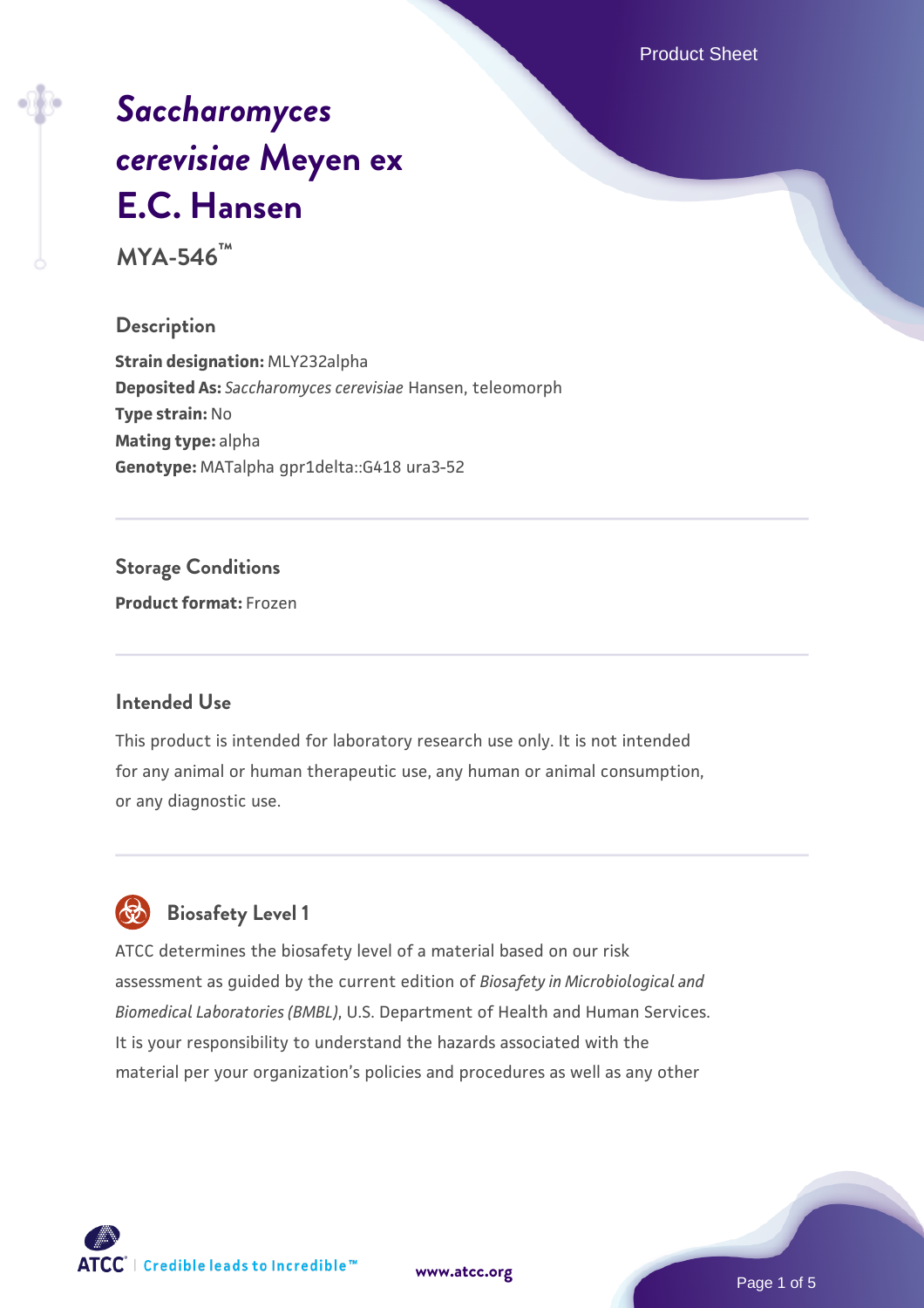#### **[Saccharomyces cerevisiae](https://www.atcc.org/products/mya-546)** [Meyen ex E.C. Hansen](https://www.atcc.org/products/mya-546) **MYA-546**

applicable regulations as enforced by your local or national agencies.

ATCC highly recommends that appropriate personal protective equipment is always used when handling vials. For cultures that require storage in liquid nitrogen, it is important to note that some vials may leak when submersed in liquid nitrogen and will slowly fill with liquid nitrogen. Upon thawing, the conversion of the liquid nitrogen back to its gas phase may result in the vial exploding or blowing off its cap with dangerous force creating flying debris. Unless necessary, ATCC recommends that these cultures be stored in the vapor phase of liquid nitrogen rather than submersed in liquid nitrogen.

#### **Certificate of Analysis**

For batch-specific test results, refer to the applicable certificate of analysis that can be found at www.atcc.org.

#### **Growth Conditions**

**Medium:**  [ATCC Medium 1245: YEPD](https://www.atcc.org/-/media/product-assets/documents/microbial-media-formulations/1/2/4/5/atcc-medium-1245.pdf?rev=705ca55d1b6f490a808a965d5c072196) **Temperature:** 25°C

#### **Material Citation**

If use of this material results in a scientific publication, please cite the material in the following manner: *Saccharomyces cerevisiae* Meyen ex E.C. Hansen (ATCC MYA-546)



**[www.atcc.org](http://www.atcc.org)**

Page 2 of 5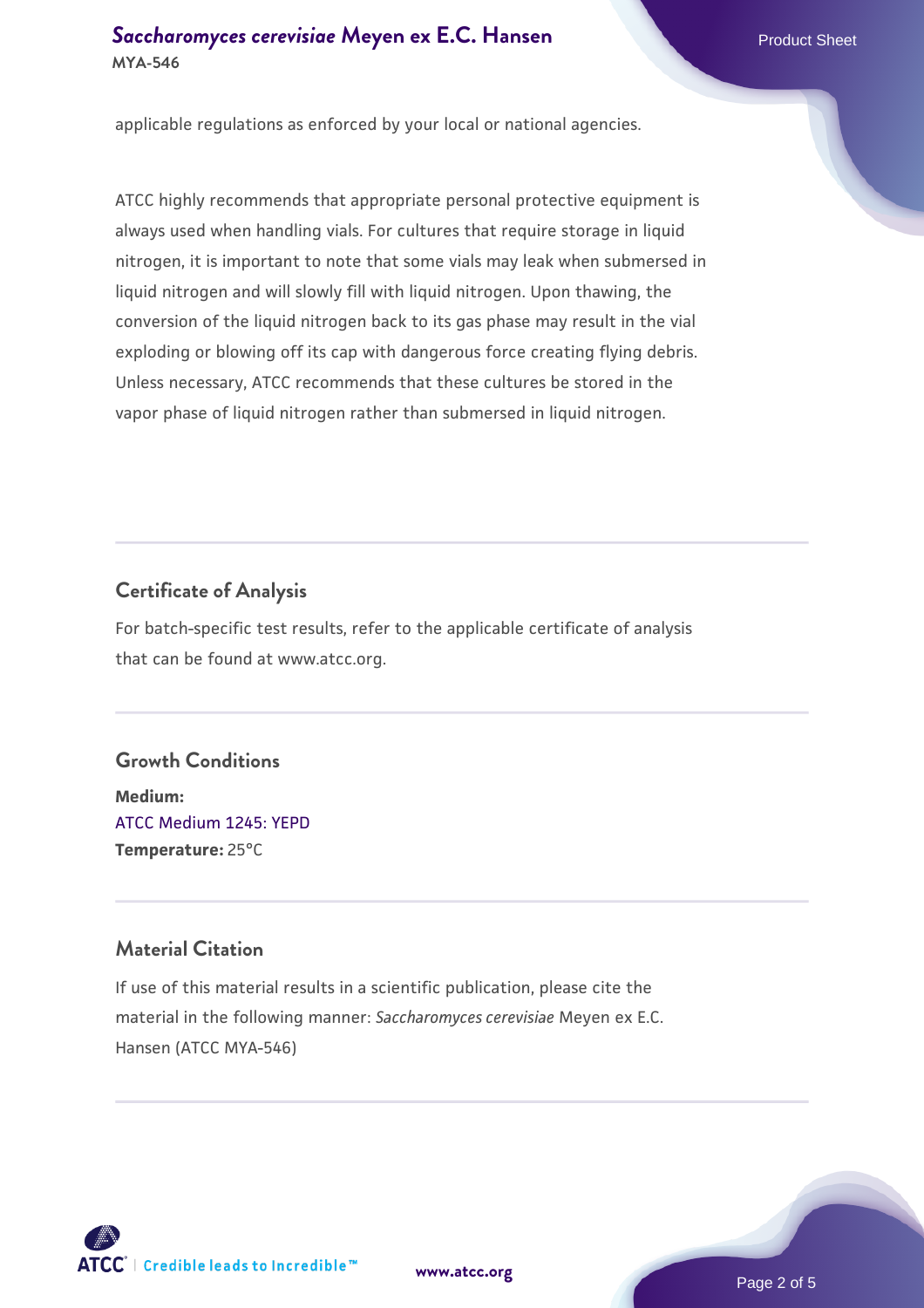#### **[Saccharomyces cerevisiae](https://www.atcc.org/products/mya-546)** [Meyen ex E.C. Hansen](https://www.atcc.org/products/mya-546) **MYA-546**

#### **References**

References and other information relating to this material are available at www.atcc.org.

#### **Warranty**

The product is provided 'AS IS' and the viability of ATCC® products is warranted for 30 days from the date of shipment, provided that the customer has stored and handled the product according to the information included on the product information sheet, website, and Certificate of Analysis. For living cultures, ATCC lists the media formulation and reagents that have been found to be effective for the product. While other unspecified media and reagents may also produce satisfactory results, a change in the ATCC and/or depositor-recommended protocols may affect the recovery, growth, and/or function of the product. If an alternative medium formulation or reagent is used, the ATCC warranty for viability is no longer valid. Except as expressly set forth herein, no other warranties of any kind are provided, express or implied, including, but not limited to, any implied warranties of merchantability, fitness for a particular purpose, manufacture according to cGMP standards, typicality, safety, accuracy, and/or noninfringement.

#### **Disclaimers**

This product is intended for laboratory research use only. It is not intended for any animal or human therapeutic use, any human or animal consumption, or any diagnostic use. Any proposed commercial use is prohibited without a license from ATCC.

While ATCC uses reasonable efforts to include accurate and up-to-date information on this product sheet, ATCC makes no warranties or representations as to its accuracy. Citations from scientific literature and

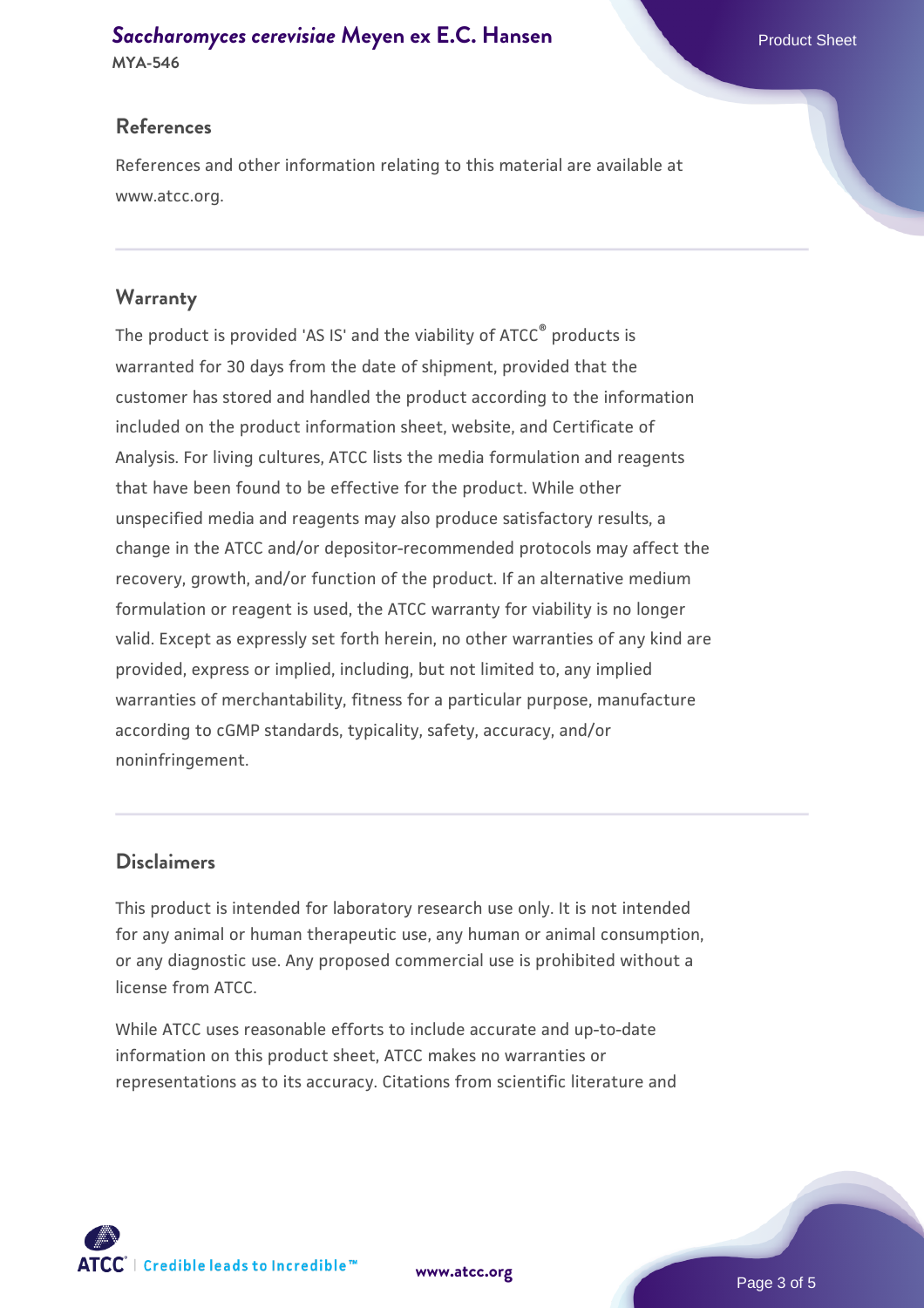#### **[Saccharomyces cerevisiae](https://www.atcc.org/products/mya-546)** [Meyen ex E.C. Hansen](https://www.atcc.org/products/mya-546) **MYA-546**

patents are provided for informational purposes only. ATCC does not warrant that such information has been confirmed to be accurate or complete and the customer bears the sole responsibility of confirming the accuracy and completeness of any such information.

This product is sent on the condition that the customer is responsible for and assumes all risk and responsibility in connection with the receipt, handling, storage, disposal, and use of the ATCC product including without limitation taking all appropriate safety and handling precautions to minimize health or environmental risk. As a condition of receiving the material, the customer agrees that any activity undertaken with the ATCC product and any progeny or modifications will be conducted in compliance with all applicable laws, regulations, and guidelines. This product is provided 'AS IS' with no representations or warranties whatsoever except as expressly set forth herein and in no event shall ATCC, its parents, subsidiaries, directors, officers, agents, employees, assigns, successors, and affiliates be liable for indirect, special, incidental, or consequential damages of any kind in connection with or arising out of the customer's use of the product. While reasonable effort is made to ensure authenticity and reliability of materials on deposit, ATCC is not liable for damages arising from the misidentification or misrepresentation of such materials.

Please see the material transfer agreement (MTA) for further details regarding the use of this product. The MTA is available at www.atcc.org.

#### **Copyright and Trademark Information**

© ATCC 2021. All rights reserved. ATCC is a registered trademark of the American Type Culture Collection.

#### **Revision**

This information on this document was last updated on 2021-05-20



**[www.atcc.org](http://www.atcc.org)**

Page 4 of 5